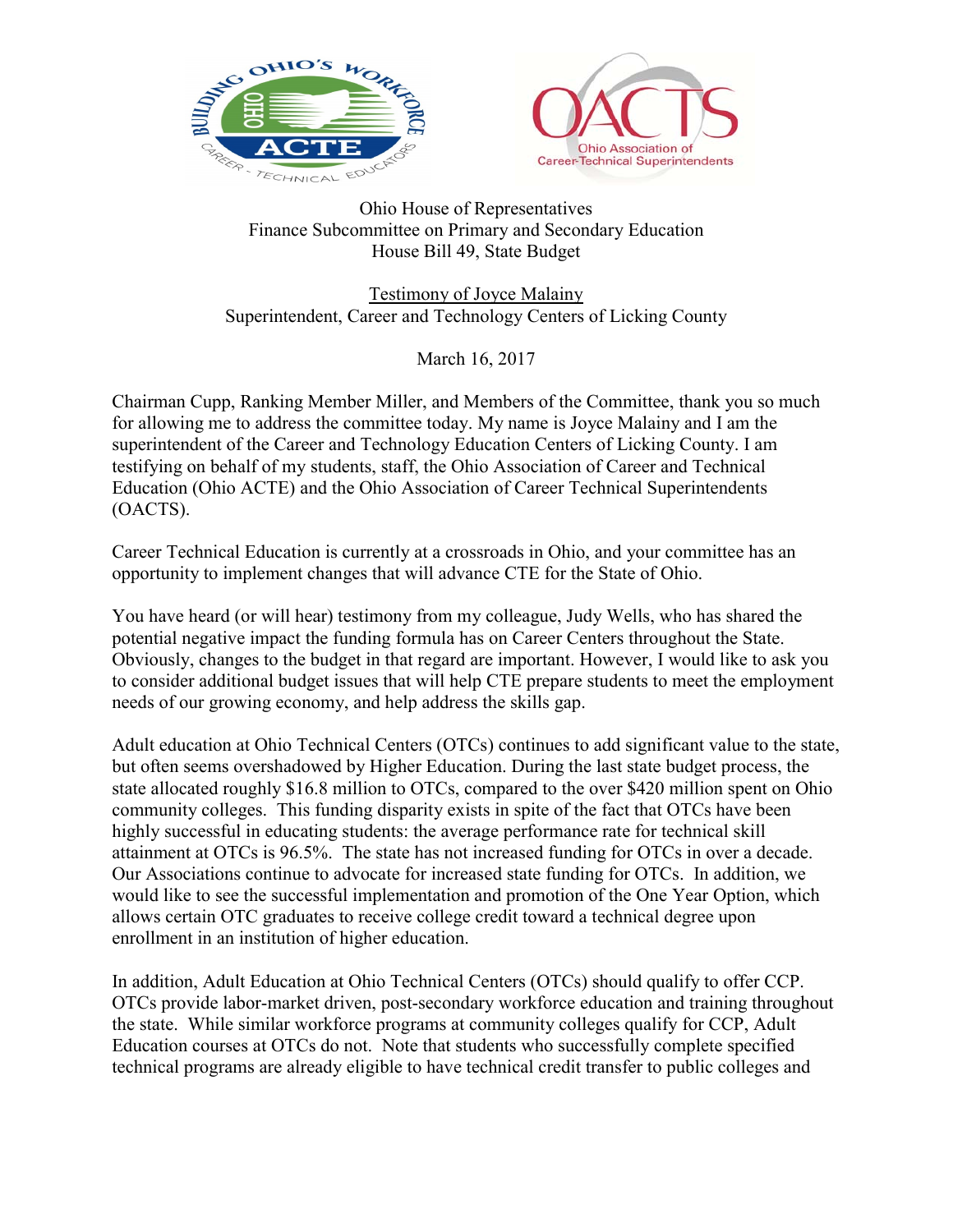universities. This transfer of credit is described in Career-Technical Assurance Guides (CTAGs). CTAGs are advising tools that assist students moving from Ohio Secondary and Adult Career-Technical institutions to Ohio public institutions of higher education. The CTE program must undergo an approval process for students to receive CTAG credit. Students from approved programs can apply for credit in their discipline at any Ohio public college or university.

Another ongoing issue is the funding for College Credit Plus. We appreciate some of the changes to CCP reflected in HB 49, including a reduction of cost for the textbooks. However, we are adamantly opposed to removing the ability to negotiate below the "floor". I believe it is an inappropriate use of tax dollars levied for local schools to pay the post-secondary institution for college credits taught by high school staff on the high school campus. For example, for FY 16, C-TEC paid colleges \$54,222 for work done by CTEC staff at C-TEC. The ability to negotiate the floor will permit the option of students earning credits on district property taught by district staff without paying the post-secondary institution for district services.

Along the lines of Ohio Technical Centers offering college credits, I would also like to address our desire for the state to allow OTCs to provide Associate Degrees to students under certain circumstances. Certain regions of Ohio are in high demand for a trained workforce in specialized fields but lack the necessary Associate Degree programs to help serve community needs and raise regional employment rates. OTCs are uniquely positioned to offer comprehensive Associate Degree programs but are not currently authorized to do so under Ohio law. To address this issue, our Associations have proposed to allow OTCs already located in underserved areas to provide Associate Degree programs in high-demand fields as determined by the Chancellor of Higher Education. Note that our proposal would mirror language in the current budget bill that allows community colleges to offer bachelor degrees under certain circumstances.

In addition, there are several recommendations in HB 49 that seem to indicate a tremendous lack of knowledge about the value career technical education currently brings to the State. The first is requiring teachers to do externships. Many CTE teachers are hired directly from the field they teach. Welding instructors have been welders, electrical teachers have been electricians. To "require" that these teachers do externships seems very redundant; they already have significantly more knowledge of the field than could be learned through an externship. And even with an exemption for CTE experts, targeting academic instructors is still problematic because no data exists to support the superfluous requirement. Another concern is the potential cost of externships. If done during the school year, we are removing a teacher from the classroom and paying for a substitute. If done on a time other than a school day, districts are either giving up valuable professional development time, or paying a teacher for a non-contract day. This requirement consequently turns into yet another unfunded mandate.

Our final concern with the budget is language mandating the appointment of three business community members to each of Ohio's local boards of education. Currently Career Centers rely heavily on business advisory committees, which as the name suggests, are made of local business and industry representatives from each program area. These committees meet at least twice each year with the goal of providing a business perspective on school operations, curriculum needs, employment needs and others. C-TEC has approximately 540 such business representatives